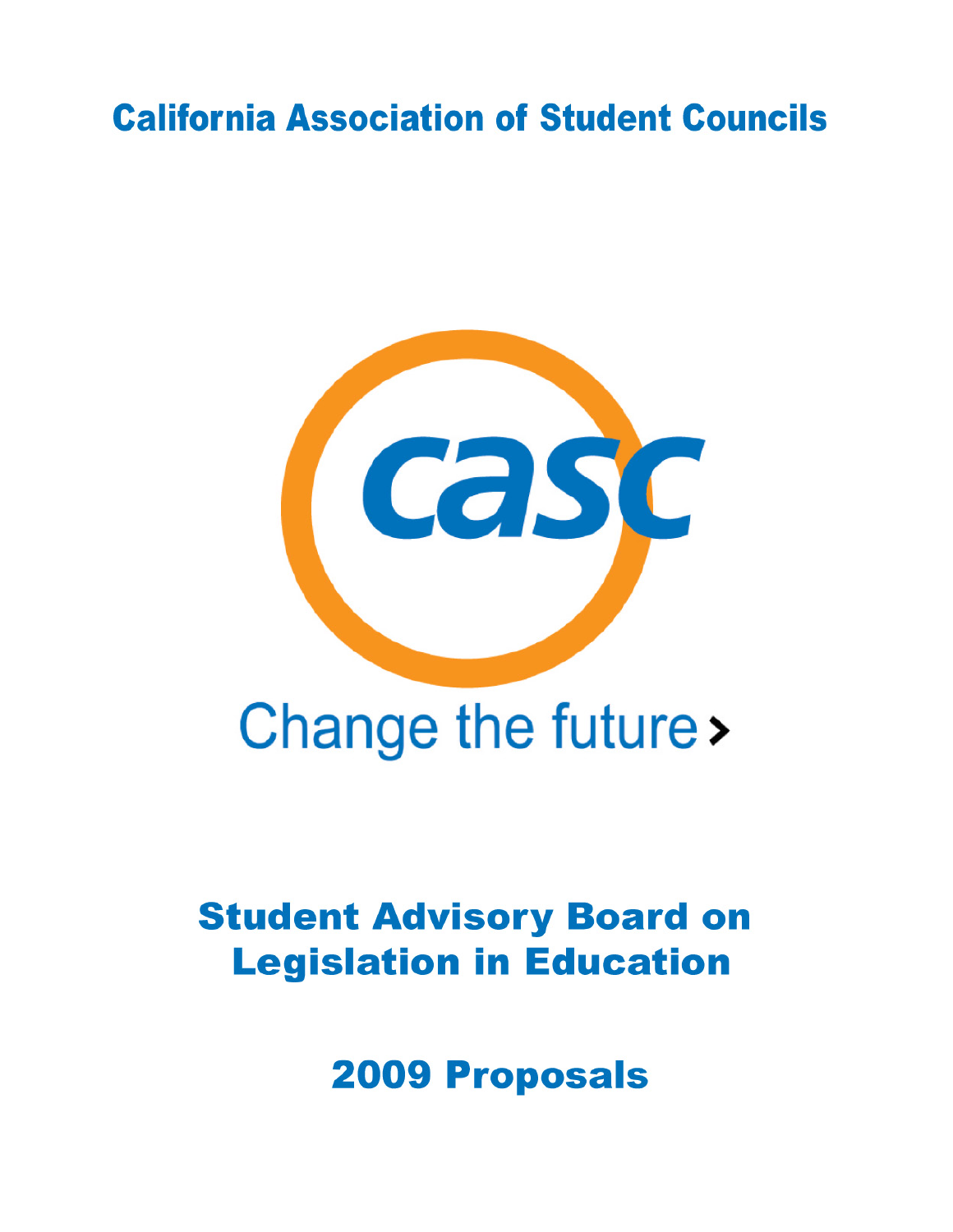# Student Advisory Board on Legislation in Education (SABLE) *Proposals Developed February 23-25, 2009*

#### **Table of Contents**

*The California Association of Student Councils (CASC)*

Executive Director: Dr. June Thompson <cascmail@aol.com> President: Aaron Feuer, N. Hollywood HS <aaron.feuer@casc.net>

> 1212 Preservation Parkway Oakland, CA 94612 Phone: 510-834-2272 | Fax: 510-834-2275 www.casc.net | CASCmail@aol.com

<span id="page-1-0"></span>**2008-2009 Student Advisory Board Director:** Nicolas Jofre, La Sierra HS Director, Education Policy, CASC [nicolas.jofre@casc.net](mailto:nicolas.jofre@casc.net)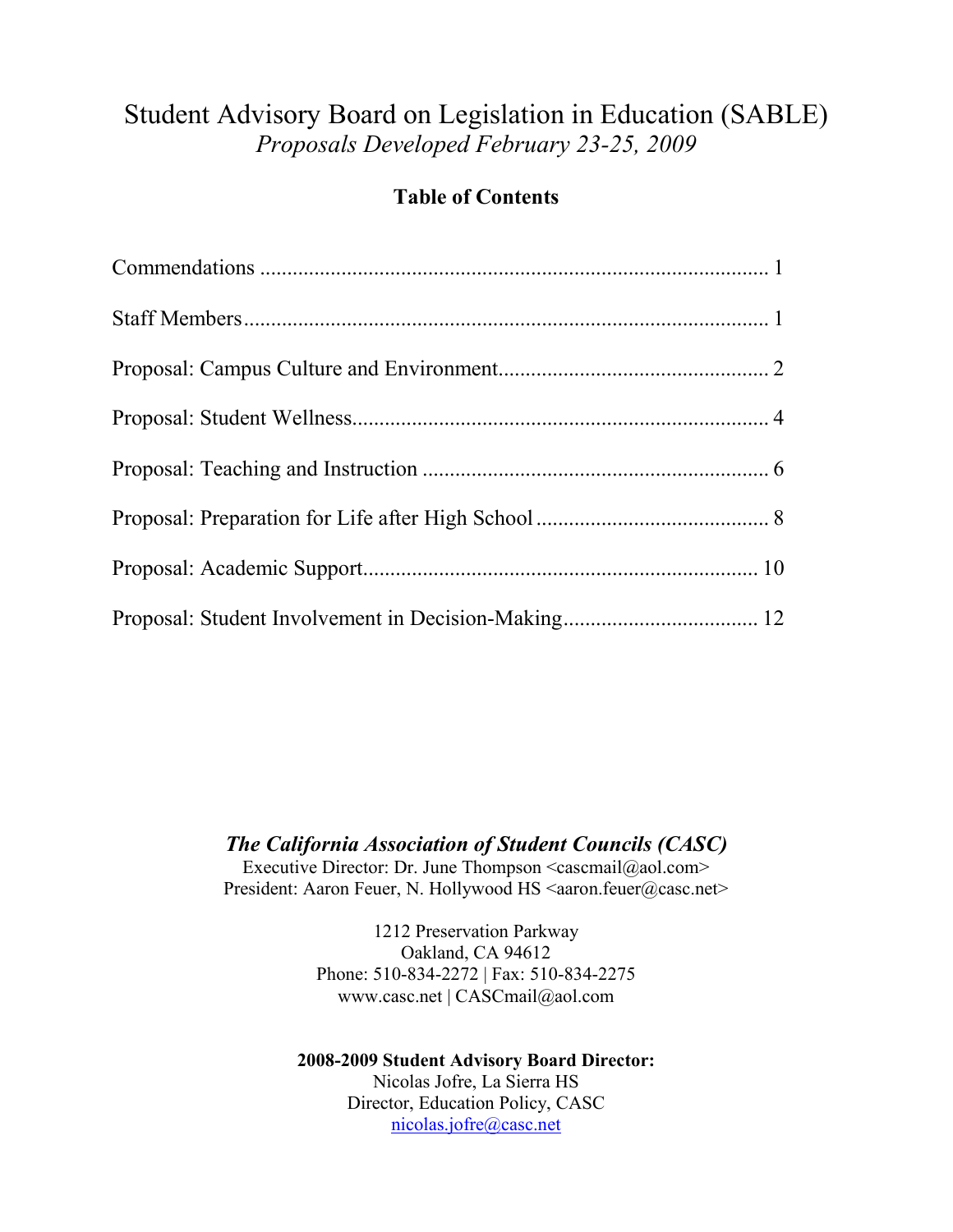# COMMENDATIONS

The Student Advisory Board on Legislation in Education, a program of the California Association of Student Councils, is honored to extend the following commendations:

The Student Advisory Board on Legislation in Education commends the State Senate and Assembly Education Committees for their dedication to enhancing the quality of public education in California and for their encouragement of student input in decision-making, especially by considering the proposals of the Student Advisory Board.

The Student Advisory Board on Legislation in Education commends the Honorable Jack O'Connell, State Superintendent of Public Instruction, for supporting student voice and for addressing the Student Advisory Board delegation this year.

The Student Advisory Board on Legislation in Education commends James Wilson, the Chief Consultant to the Senate Education Committee, for sharing his extensive expertise and for providing generous help in arranging for the Student Advisory Board presentations each year.

The Student Advisory Board on Legislation in Education commends Gerry Shelton, the Chief Consultant to the Assembly Education Committee, for sharing his extensive expertise and for providing generous help in arranging for the Student Advisory Board presentations each year.

The Student Advisory Board on Legislation in Education commends Regina Wilson, Communications Analyst for the California State Board of Education, for her invaluable knowledge, desire to promote students to influential positions in education, and continued support of the California Association of Student Councils and the Student Advisory Board.

# STAFF MEMBERS

<span id="page-2-0"></span>*Director:* Nicolas Jofre, La Sierra High *Adult on Site:* Karin Higgins *Assistant Director:* Kat Lau, South Pasadena High *Gamma (Counselor Trainer):* Erron Franklin *Research Team Lead:* Aaron Feuer, North Hollywood High

*Administrative Team (A-Team):* Lyra Tanner, Notre Dame High (Belmont)

*Counselors:* Bianca Beltran, Santa Clara High (Oxnard); Jenn Guan, Gunn High; Bryan Martinez, Chapman University; Menelik Tafari, Soka University; Kim Siegel, Walnut High; Natalya Subbotina, South Pasadena High

*Research Team (ResTeam):* Jonathan Haderlein, North Hollywood High; Diana Li, Mira Loma High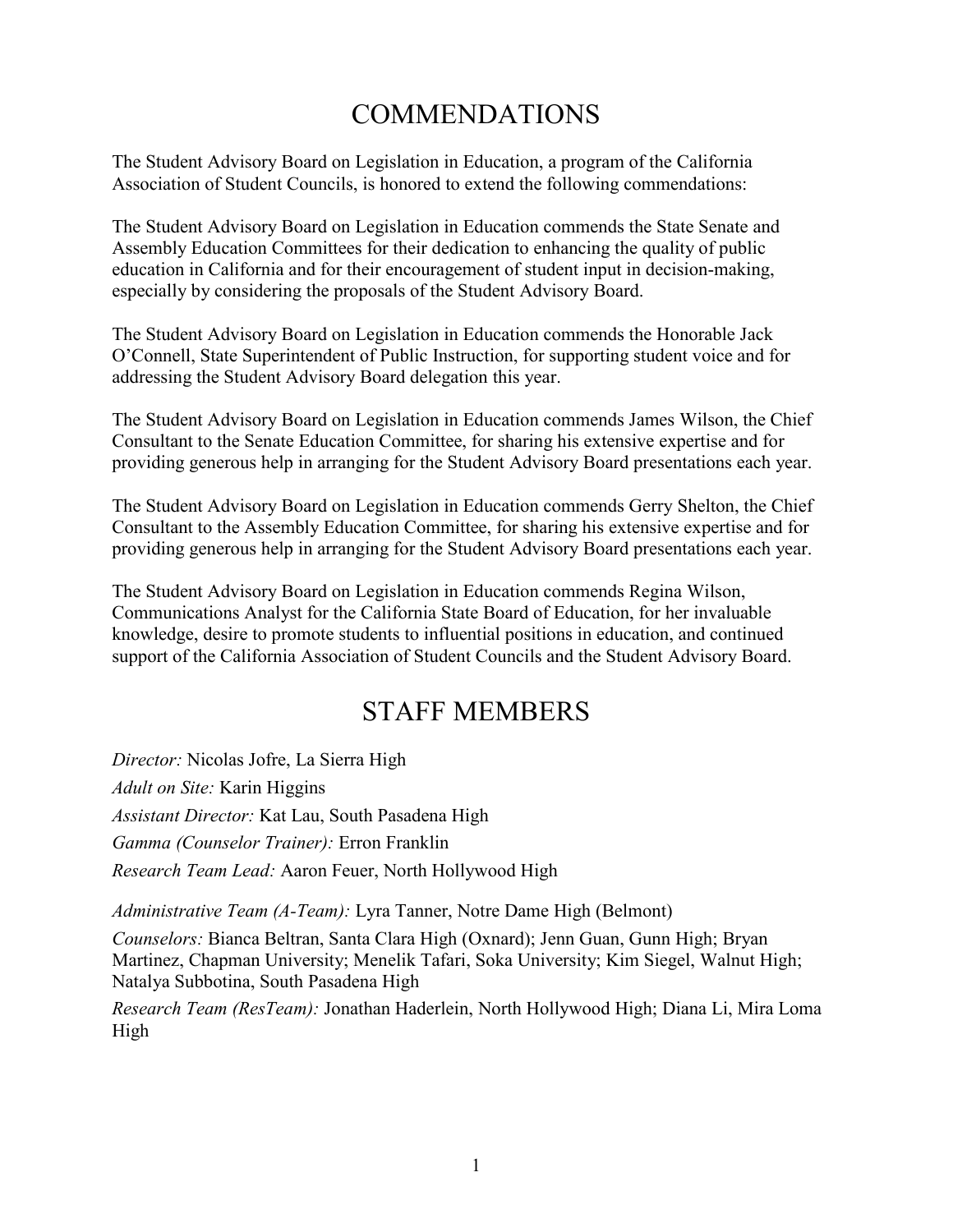<span id="page-3-0"></span>

# **Campus Culture and Environment**

| Presenters:  | Janet Basurto, Rialto High, Rialto; Evan Boggs, Oakdale High, Oakdale; Jason Colombini, Linden |
|--------------|------------------------------------------------------------------------------------------------|
|              | High, Linden; Evan Maclin, Beckman High, Irvine; Gillian Moffitt, Phoebe Hearst Elementary,    |
|              | Sacramento; James Pollack, Burlingame High, Burlingame; Emily Smith, Excelsior Learning        |
|              | Center, Victorville                                                                            |
| Facilitator: | Menelik Tafari, Soka University                                                                |

#### **I. PRIORITY**

The Student Advisory Board on Legislation in Education, a program of the California Association of Student Councils, establishes (a) informing teachers and students of students' rights, (b) creating an environment of transparency and mutual respect in K-12 education, (c) ensuring a proper transition from middle school to high school, and (d) increasing student engagement in and outside the classroom as priorities.

#### **II. RECOMMENDED LEGISLATIVE ACTION**

The Student Advisory Board recommends that the legislature:

- 1) Adopt a statewide bill of students' rights and responsibilities.
- 2) Implement a statewide program, like the successful World of Difference and Camp Everytown programs, to strengthen student-teacher relationships, peer-to-peer understanding, and open communication between students and administrators. This program will include teacher bias prevention programs and seminars on student empathy.
- 3) Promote in high schools peer mentorship program, like Link Crew, for integrating  $9<sup>th</sup>$ graders into the high school community and environment.

- The ACLU fights abuses of rights and advocates for knowledge of rights, which has successfully protected rights of minority and underrepresented groups, including students.
- The Camp Everytown program (Burlingame HS) promotes celebration of diversity by exploring their effects and the feelings of students and faculty. This empathy building program for student-student, teacher-student, and administration-student relationships has successfully strengthened understanding and communication between groups.
- The Link Crew program connects upper classmen with freshmen in peer mentoring relationships in order to ease the transition to high school.
- Intercultural/multicultural day and events (Beckman and Burlingame HS) provide displays and celebrations of diversity and background, which have improved understanding between different groups on campus.
- The Anti-Defamation League (World of Difference Program at Culver City HS) runs empathy-building programs, which have promoted student-to-student bias prevention.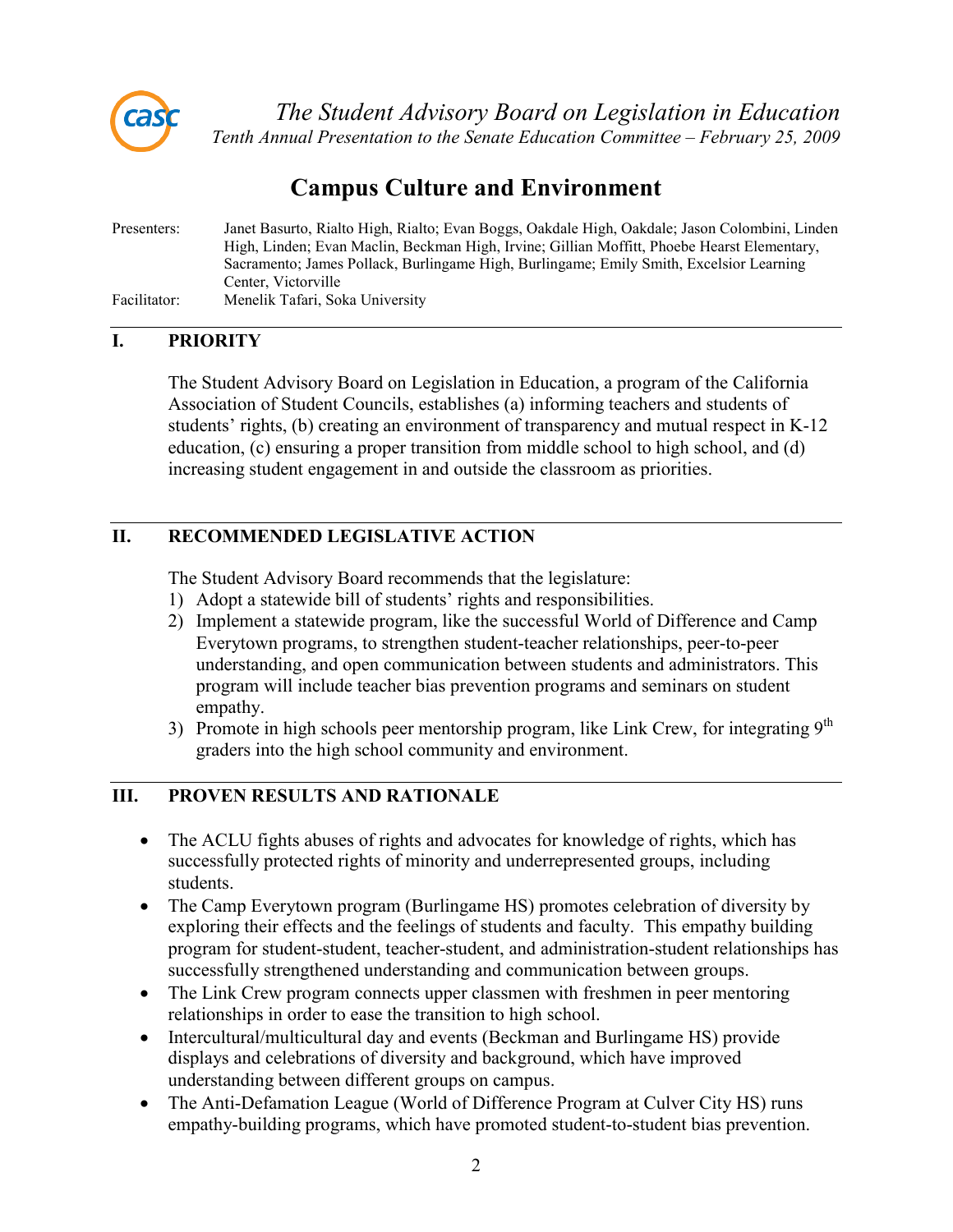- The San Mateo County Bill of Rights for Children and Youth has improved youths' awareness of their own rights and respect for their rights by others.
- IBM's bias prevention program is an online program that looks at responses to real life simulations and evaluates their implications in acceptance, which has successfully combated prejudice and bias on school campuses.
- Peer mentorship leads to friendlier school social environments and stronger personal interest in education.
- An environment of mutual respect allows students to better focus their energy on academic success.

#### **Student Rights**

1) Students and teachers are uninformed about student rights.

#### **Student Engagement**

- 2) Individual students' problems aren't addressed during or after school.
- 3) Students are not respected by their teachers.
- 4) Students do not have an outlet to communicate with their teachers and administrators about problems they are having either personally or academically.
- 5) Students aren't treated as equals in educational institutions or discussions.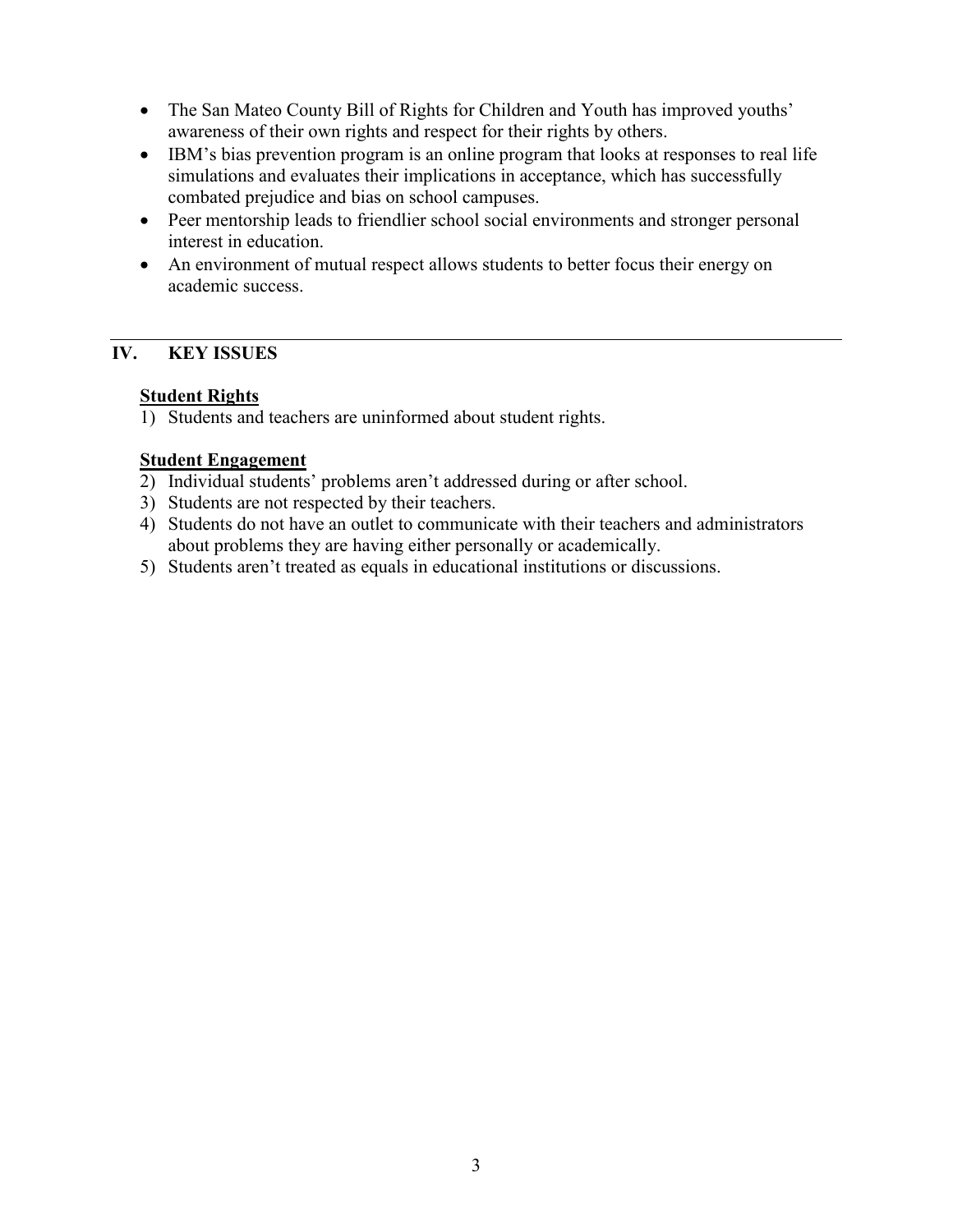

### **Student Wellness**

| Presenters:  | Barbara Magana, Foothill Technology High School, Ventura County; Nicholas Molencupp, Lower |
|--------------|--------------------------------------------------------------------------------------------|
|              | Lake High School, Santa Rosa; Kevin Siegel, Walnut High School, Los Angeles; Michelle Wu,  |
|              | Walnut High School, Los Angeles; Bijan Khodavandi, Arroyo Grande High School, San Luis     |
|              | Obispo; Frederick Horowitz, North Hollywood High School, Los Angeles; Helen Veazey, Phoebe |
|              | Hearst Elementary School, Sacramento; Ottilia Biondi, Phoebe Hearst Elementary School,     |
|              | Sacramento                                                                                 |
| Facilitator: | Natalya Subbotina, South Pasadena High School, Los Angeles                                 |

#### **I. PRIORITY**

The Student Advisory Board on Legislation in Education, a program of the California Association of Student Councils, establishes (a) cleaning school facilities more frequently, (b) promote awareness of the consequences of drugs and alcohol, (c) encouraging student respect for campus environment, (d) encouraging safe sex practices, (e) healthiness of food on campus, (g) providing adequate nursing staff, and (h) promoting personal relationships between students and an adult on campus as priorities.

#### **II. RECOMMENDED LEGISLATIVE ACTION**

The Student Advisory Board recommends that the legislature:

- 1) Require schools to have a fulltime nurse.
- 2) Establish standards for the care school nurses provide to students.
- 3) Promote in schools interactive program about the consequences of drugs, alcohol, and sex for students and parents.
- 4) Mandate monthly meetings between students and their counselors to ensure student mental health.
- 5) Implement salad bar programs.
- 6) Hire health inspectors to monitor each school's adherence to health standards for food preparation and cleanliness.
- 7) Enforce cleanliness standards for bathrooms, cafeterias, and classrooms through routine checks by administrators.

- Many schools have the "Every 15 Minutes" program, which warns of the dangers of drunk driving through simulation and assemblies. Surveys showed that students who participated in the program reported drinking less and being more aware in situations involving alcohol (i.e. less likely to be a passenger with a drunk driver, more likely to have a designated driver, etc.).
- Ventura Unified School District's "Straight Up" program uses workshops and interactive assemblies to inform students of the consequences of drinking. The program effectively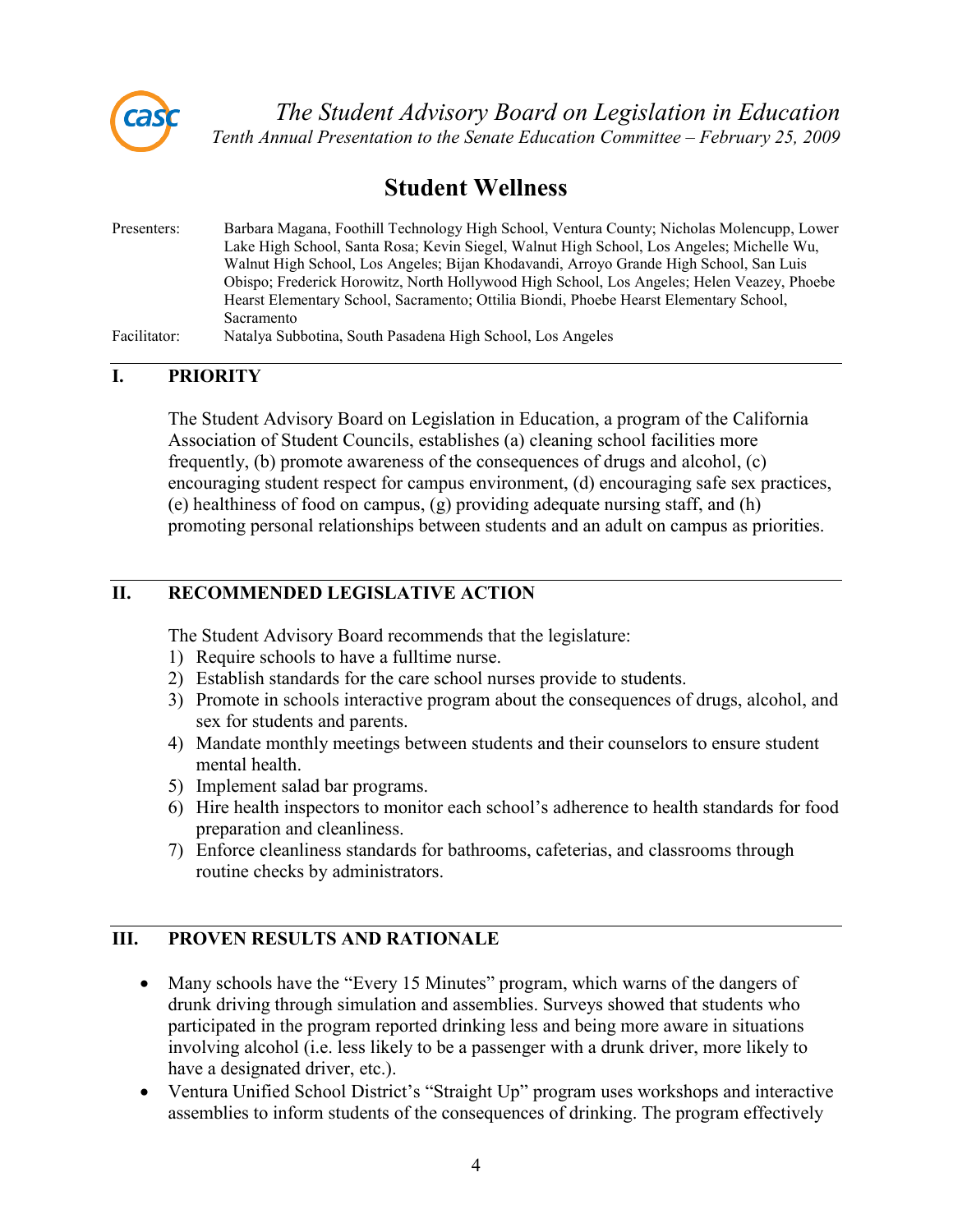encouraged student involvement and increased awareness of negative drinking consequences in Ventura.

- Students feel more capable of learning and able to focus on their schoolwork in a clean, safe environment.
- Having adequate nursing staff on campus will improve attendance by keeping students in school when they are sick or hurt.
- A personal connection between students and counselors allows them to succeed academically and socially.
- A study done by American School Health Associations has shown that increased diet quality significantly lessened likelihood of students to fail on literary assessments performed, specifically 18% and 30% less likely.

#### **IV. KEY ISSUES**

#### **Nursing Staff**

- There are not enough nurses to meet student health needs.
- Nurses are not required to be present every day.

#### **Awareness of the Consequences of Drugs and Unprotected Sex**

• Students abuse drugs and alcohol and participate in unsafe sexual activities.

#### **Personal Relationships Between Students and an Adult on Campus**

• Students do not have enough access to their counselors to create a personal relationship with an adult on campus.

#### **Food Available at School**

• Nutritious food is not sufficiently available on campuses for students.

#### **Sufficient Facility Maintenance**

• School restrooms and facilities are hygienically unclean, vandalized, and not properly maintained.

#### **V. FISCAL ANALYSIS**

- *What will cost money?*
	- Salad bar set up
	- Nurses
	- Hands-on programs
	- Health inspections
	- Cleaning supplies
	- First aid supplies
- *What will not cost money?*
	- Volunteers for programs
	- Ongoing salad bar operation (costs same as standard hot food)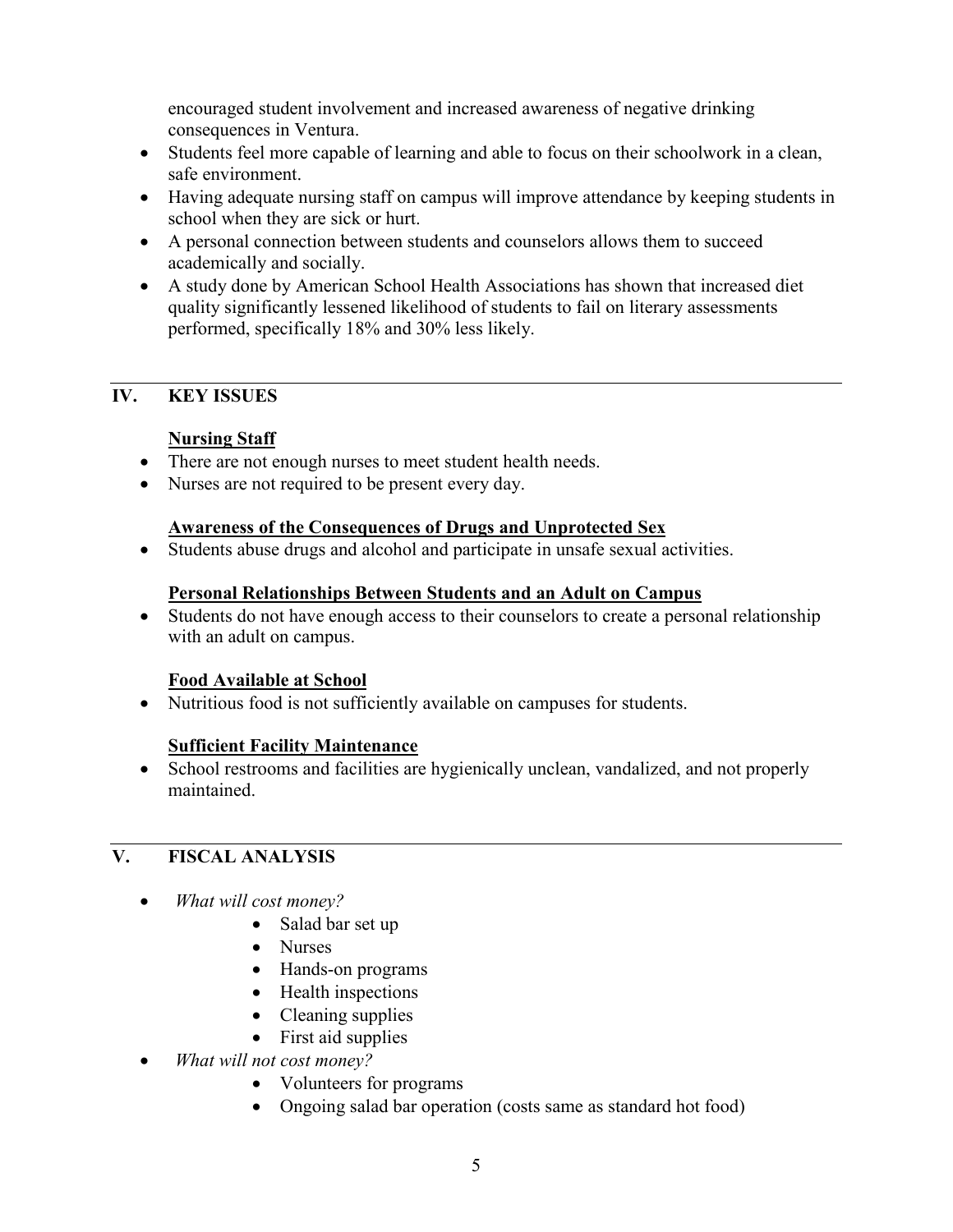

# **Teaching and Instruction**

| Presenters:  | Imaobong Etim, De Anza High School, Richmond; Liora Simozar, Beverley Hills High School,       |
|--------------|------------------------------------------------------------------------------------------------|
|              | Los Angeles; Marissa Wong, High Tech High International, San Diego; Vanessa Chen, Walnut       |
|              | High School, Los Angeles; Jennifer Phan, Santa Teresa High School, San Jose; Thailina Saetern, |
|              | Rio Linda High School, Sacramento                                                              |
| Facilitator: | Jenn Guan, Gunn High School, Palo Alto                                                         |

#### **I. PRIORITY**

The Student Advisory Board on Legislation in Education, a program of the California Association of Student Councils, establishes (a) creating opportunities for students to provide feedback to their teachers, (b) evaluating teachers in terms of how their students absorb the material, (c) creating a teacher evaluation system that ensures accurate results, and (d) providing teachers with resources on effective teaching techniques as priorities.

#### **II. RECOMMENDED LEGISLATIVE ACTION**

The Student Advisory Board recommends that the legislature work to:

- 1) Require that as part of the teacher credentialing process, teachers must observe 5 other teachers who have been teaching for at least 5 years, each for a period of at least one month. Teachers must observe teachers from at least two different schools.
- 2) Mandate that school administrations perform random evaluations of teachers with state-wide evaluation forms every two months
- 3) Mandate that teachers whose students do not show improvement take professional development workshops.
- 4) Require that, as part of the process wherein teachers renew their credentials, teachers must provide a report of how they have targeted at least two different teaching styles (other than auditory) and how they have either increased their test scores or maintained within a respectable score range.
- **5)** Create a statewide initiative to provide teacher evaluations based on student-defined criteria to every classroom. Evaluation forms should have a universal list of criteria ranging from management to effectiveness of instruction, professionalism, and personal attributes. Evaluation developers must ensure that survey questions are unbiased. Evaluations have date, course title, etc. so teachers may document improvement.

- Working with other teachers gives teachers the opportunity and means to improve their own teaching styles with innovative methods.
- Evaluations allow teachers to realize what is working in the classroom and target what needs to be improved.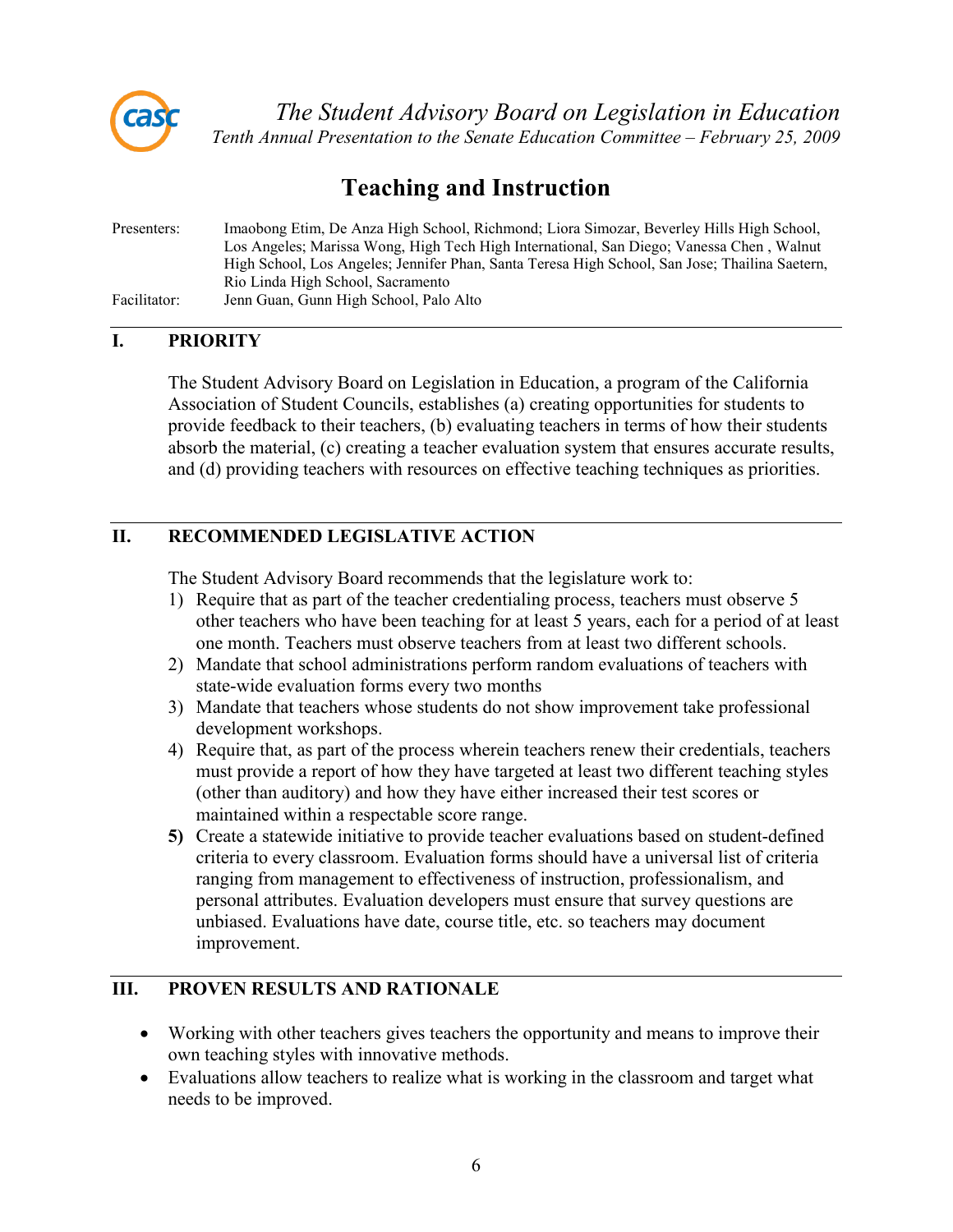- Observations of other teachers provide teachers with experience and knowledge regarding what has worked or not worked in other classrooms.
- Evaluation forms provide teachers with valuable information regarding what is important to students, how students would like to learn, and what can be done in order to help them better cater their teaching styles to student needs.
- Evaluation forms allow teachers to track their own progress in meeting student needs as well as students' academic progress, which helps them to target what needs to be improved.
- Students feel more engaged and responsible for their work in a project-based environment, which teachers are able to provide with more innovative teaching styles.
- Evaluations allow teachers to focus on the specific, relevant subject matters that students need more help with.

#### **Student Feedback for teachers**

- Students typically cannot provide feedback to teachers
- Teachers often have little incentive to incorporate student feedback

#### **Effective Evaluation of Teachers**

- Teacher credentialing does not sufficiently emphasize the student-teacher relationship
- Annually scheduled assessments leave room for misrepresentation of teacher's actual qualities in the classroom by giving teachers advance warning, as the teachers appear effective while being evaluated even as their students are not performing well.

#### **Teacher Resources**

- Teachers are not provided with sufficient training on how to effectively teach materials
- Current training programs are under-attended, optional, and ineffective.

#### **V. FISCAL ANALYSIS**

#### **Professional Development Workshops**

- Unfortunately, running and establishing the programs themselves will cost money as well as the placement of substitutes for teachers who are absent.
- However, these costs could easily be avoided by organizing these specific programs on Staff Development Days.

#### **Teacher Observation of Fellow Educators**

- Paying for substitutes to watch classes of supervising teachers will cost money.
- Teachers can arrange their own visits with administrative guidance; therefore no one needs to be hired or paid to arrange visits.

#### **Student Evaluations**

- There are minimal organizational costs
- Using online resources to evaluate to teachers can reduce costs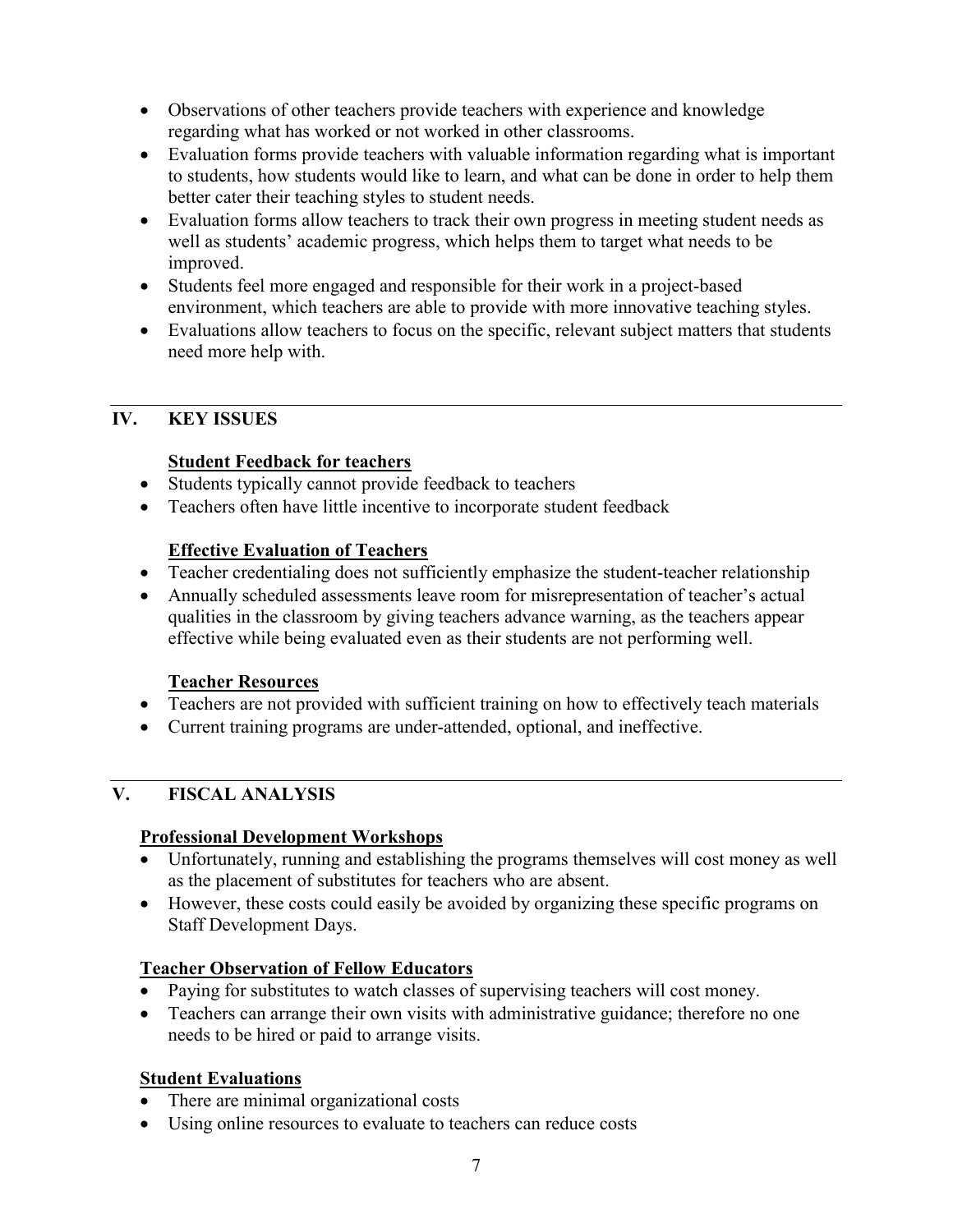

# **Preparation for Life after High School**

| Presenters:  | Andrew Bustos, Paloma Valley High School, Riverside; Carmen Garrett, Hamilton Union High |
|--------------|------------------------------------------------------------------------------------------|
|              | School, Chico; Lindsey Lippert, Santa Paula High School, Ventura County; Clarissa Toll,  |
|              | Excelsior Education Center, Victorville; Mike Adkins, Modesto High School, Modesto       |
| Facilitator: | Bryan Martinez, Chapman University, Orange County                                        |

#### **I. PRIORITY**

The Student Advisory Board on Legislation in Education, a program of the California Association of Student Councils, establishes (a) encouraging equal emphasis on Regional Occupation Programs (ROP), vocation, and fine arts as on core academic courses, (b) providing adequate counselors, (c) promoting awareness of career technology, application, and life skills, and (d) students' awareness of and ability to meet A-G requirements as priorities.

#### **II. RECOMMENDED LEGISLATIVE ACTION**

The Student Advisory Board recommends that the legislature work to:

- 1) Promote availability of college student mentors to serve as resources to students about college life and the application process
- 2) Hire more counselors to meet recommended student to counselor ratio of 250:1, and have counselors specialize in the following areas: finance, college, jobs, and scholarships.
- 3) Offer additional fine-arts, vocational, and ROP opportunities.
- 4) Offer upperclassmen orientations at the beginning of the year to track general academic progress.
- 5) Promote small group seminars between students and counselors to help students understand career and college pathways
- 6) Designate an area on campus where schools provide updated materials and resources for higher education and career opportunities

- In a study done by the California Department of Education, help from guidance counselors has proven effective in improving academic achievement, teaching social skills, assisting in career path awareness and choices, and reducing violence.
- Increased opportunities for career and vocational training significantly lower dropout rates for high school students.
- College student mentors can offer students an understanding of college life and the current college experience.
- In Modesto, a new peer tutoring program implemented for middle and high school students significantly improved students' GPAs.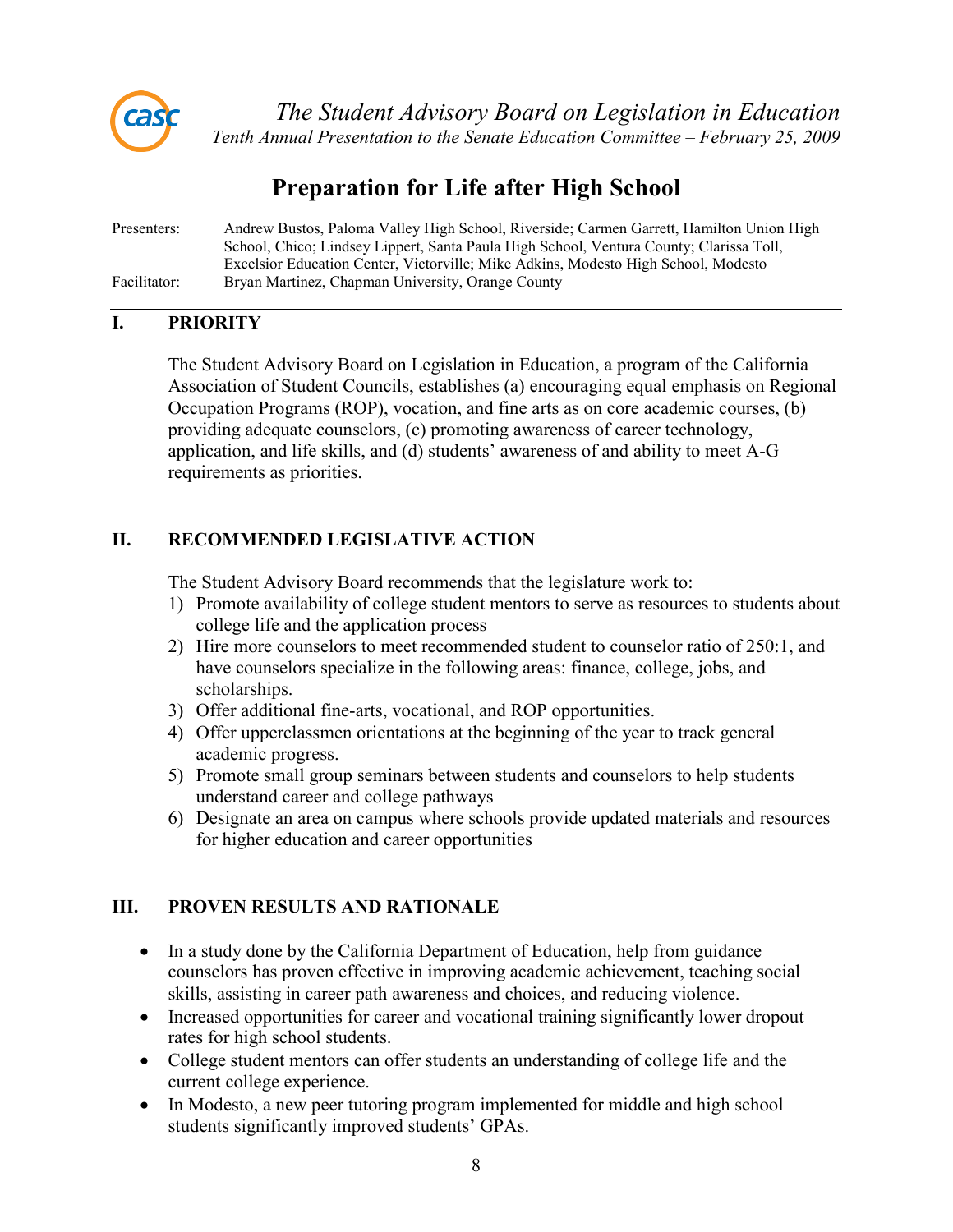- Regular counselor visits improve graduation and college matriculation rates because the counselors help students stay on track with their graduation requirements and keep them and their parents aware of their A-G requirements.
- At Santa Paula High School, establishing a designated area for providing college and career materials has increased student awareness of opportunities, and more students are entering colleges and careers.

#### **Equal Emphasis on ROP, vocation, and fine arts**

• Schools are not placing emphasis on ROP, vocation, and fine arts, often because standardized testing does not emphasize those subjects.

#### **Adequate Counselors**

• Overburdened guidance counselors are unavailable to provide students with information regarding preparation for college and work after graduation.

#### **Awareness of Career Technology, Application, and Life Skills**

• Students are not aware of the career, technology, and life skills that can be gained from ROP, fine art, and vocational classes.

#### **Awareness and Means to Meet Postsecondary Education Requirements**

• Students and parents are not aware of the A-G requirements to attend University of California Schools or do not have access to classes that allow them to meet the requirements.

#### **V. FISCAL ANALYSIS**

- *What will cost money?*
	- Hiring of more counselors and specialization training for them
	- Teacher salaries for additional ROP/vocational classes
- *What will not cost money?*
	- Regional Occupation Program can be offered without cost through internships.
	- Volunteer college student mentors/tutors
	- Establishing a designated area for college and career information on campuses
	- Counselor seminars and orientations for students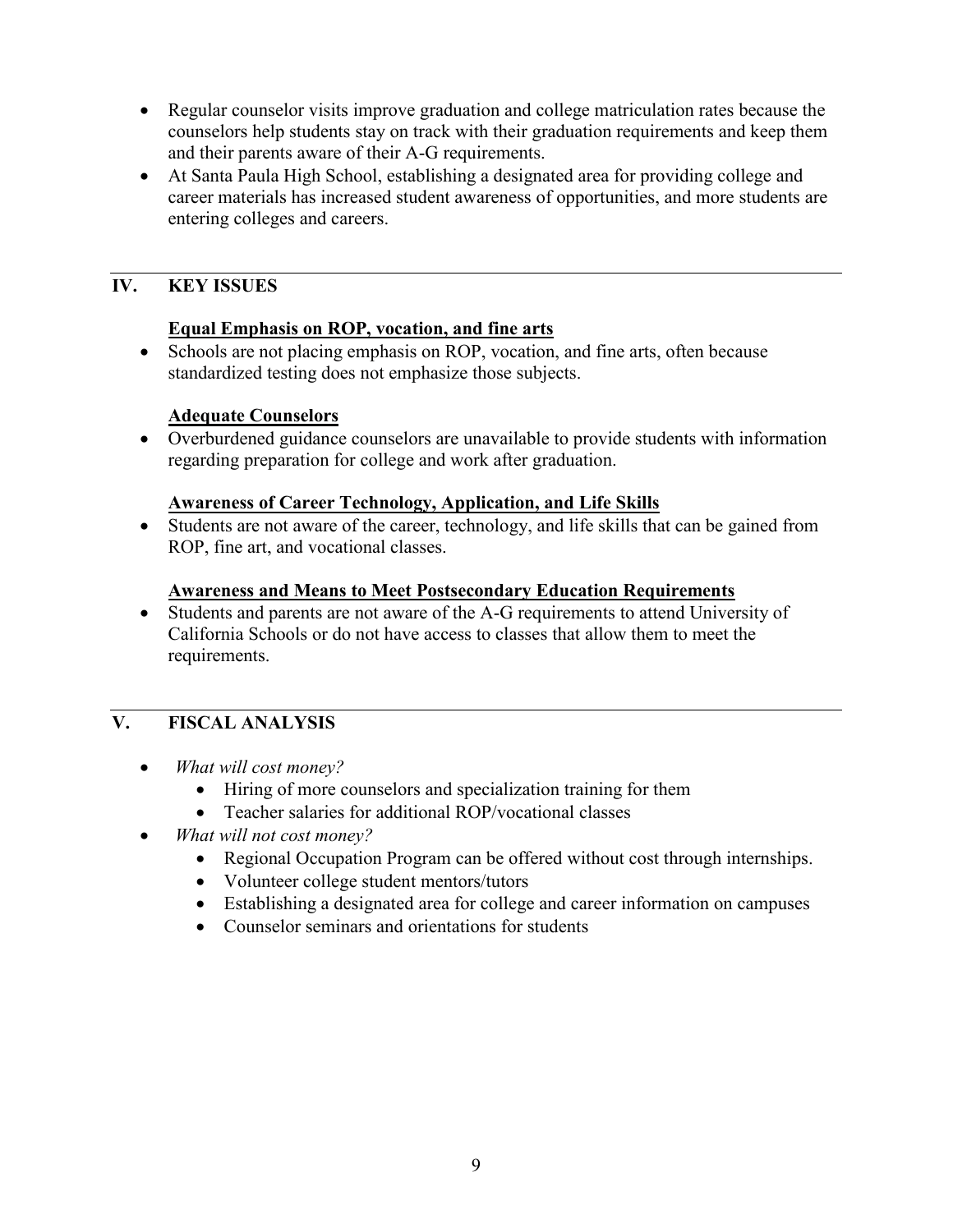

### **Student Academic Support**

| Presenters:  | Bronson Brenzien, Excelsior Education Center, Victorville; Adam Lentz, Phoebe Hearst          |
|--------------|-----------------------------------------------------------------------------------------------|
|              | Elementary School, Sacramento; Toni Deguire, Pitman High School, Turlock; Alvaro Alvarez,     |
|              | West Valley High School, Riverside; Kelly Mendoza, Middle College High School, Orange         |
|              | County; Lauren Nitta, Modesto High School, Modesto; Rosa Lima, North Hollywood High           |
|              | School, Los Angeles; Stephanie Muir, Bonita High School, Pomona; Juneil Roi "JR" Baruela, Rio |
|              | Mesa High School, Ventura County                                                              |
| Facilitator: | Bianca Beltran, Santa Clara High School, Ventura County                                       |

#### **I. PRIORITY**

The Student Advisory Board on Legislation in Education, a program of the California Association of Student Councils, establishes (a) removing the social barriers associated with tutoring, (b) establishing use and awareness of local collegiate resources (c) promoting parent involvement and awareness, (d) providing methods for students to establish new programs, and (e) providing adequate counselors as priorities.

#### **II. RECOMMENDED LEGISLATIVE ACTION**

The Student Advisory Board recommends that the legislature work to:

- 1) Promote college programs available for high school academic aid and tutoring as a student resource
- 2) Encourage high schools to utilize local institutions and available college resources to supplement the education of their students by creating a mentoring connection between students at colleges and high schools
- 3) Establish phone and email communication between schools and parents about available programs, especially those for struggling students
- 4) Require schools to make suggestion forms available so students can identify needed programs or other recommendations for improving the schools.
- 5) Establish office hours for teachers to provide additional aid to students.

- Emotional and social factors impede students' classroom performance.
- Some students may feel more comfortable being tutored by college students rather than their peers due to the social barrier and perceived intimidation and embarrassment of being tutored by someone of the same grade level.
- Middle College High School offers college courses and college level tutoring, which results in higher test scores, grade progress, and general comprehension.
- Communication between schools and parents to improve their awareness of programs allows parents to become better involved in their students' lives. Students with parent involvement perform better academically and are more motivated to do well in school.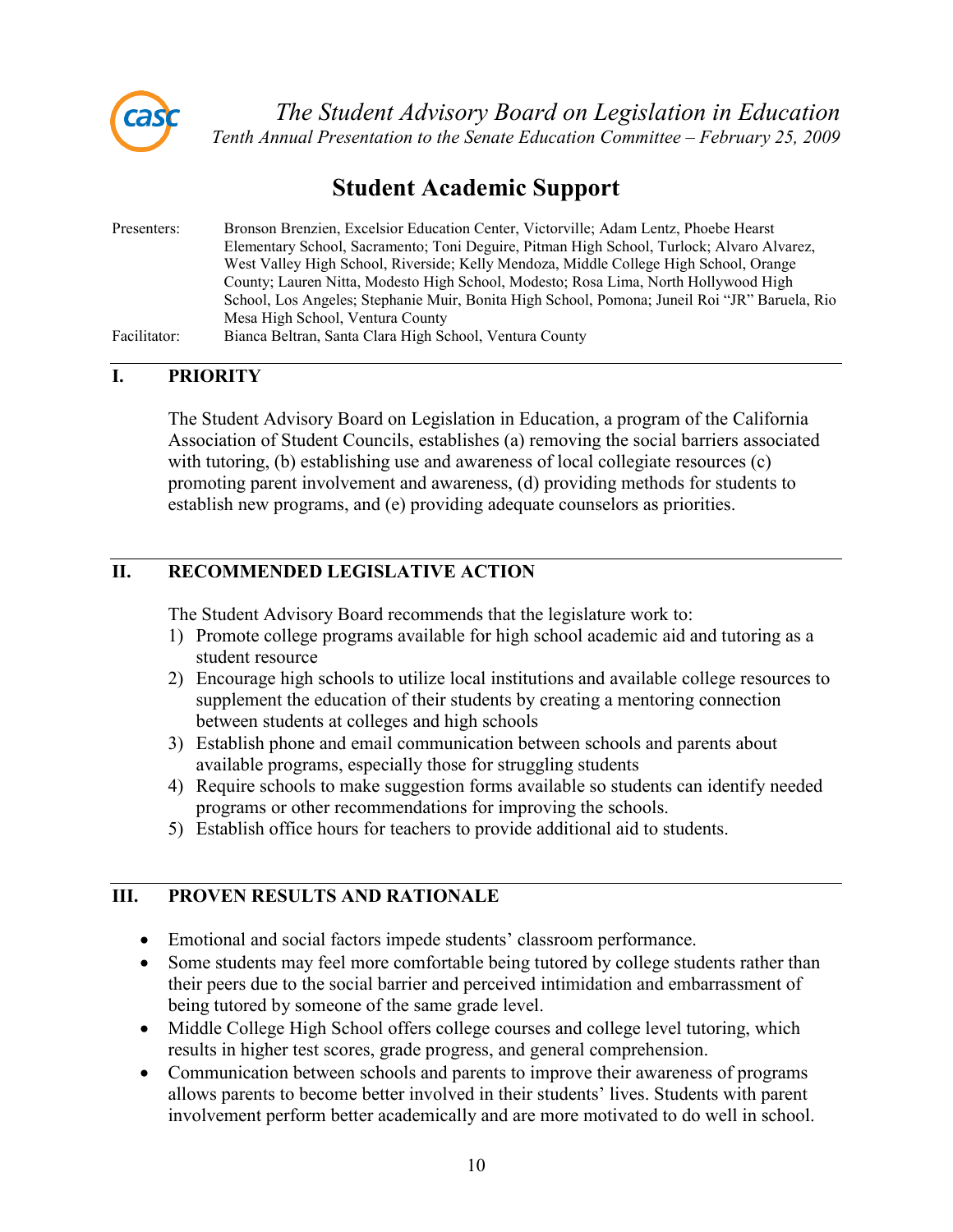• Students are more interested in their school life and motivated to learn when they feel that their feedback is valued and utilized to improve their education.

#### **IV. KEY ISSUES**

#### **Social Barriers and Tutoring**

• Social barriers prevent students from taking full advantage of available tutoring programs.

#### **Collegiate Resources**

- High schools do not take full advantage of available local academic institutions and resources, such as community colleges, to benefit students.
- High schools do not adequately publicize these available college tutoring and mentoring programs to students.

#### **Parent Involvement and Awareness**

• Schools do not efficiently inform parents of available tutoring programs to help their struggling students.

#### **Establishment of New Programs**

• Schools do not have an open line of communication with students to execute student ideas of new programs needed by students.

#### **Adequate Teachers**

- Student to teacher ratios are too high to provide students with necessary academic attention.
- Students are not receiving the necessary academic attention and assistance from teachers during class time.

#### **V. FISCAL ANALYSIS**

- *What will cost money?*
	- Tutoring programs: use of facilities, cost of materials, and stipend to professors
	- Parent contacting program
- *What will not cost money?*
	- Volunteer college student tutors
	- Suggestion box
- *What will save money?*
	- Electronic and phone communication between schools and parents will save money spent on paper, envelopes, material, etc.
	- Using college student volunteer tutors will save money by eliminating the need to hire more teachers.
	- High schools will save money by taking advantage of already existing institutions at high schools.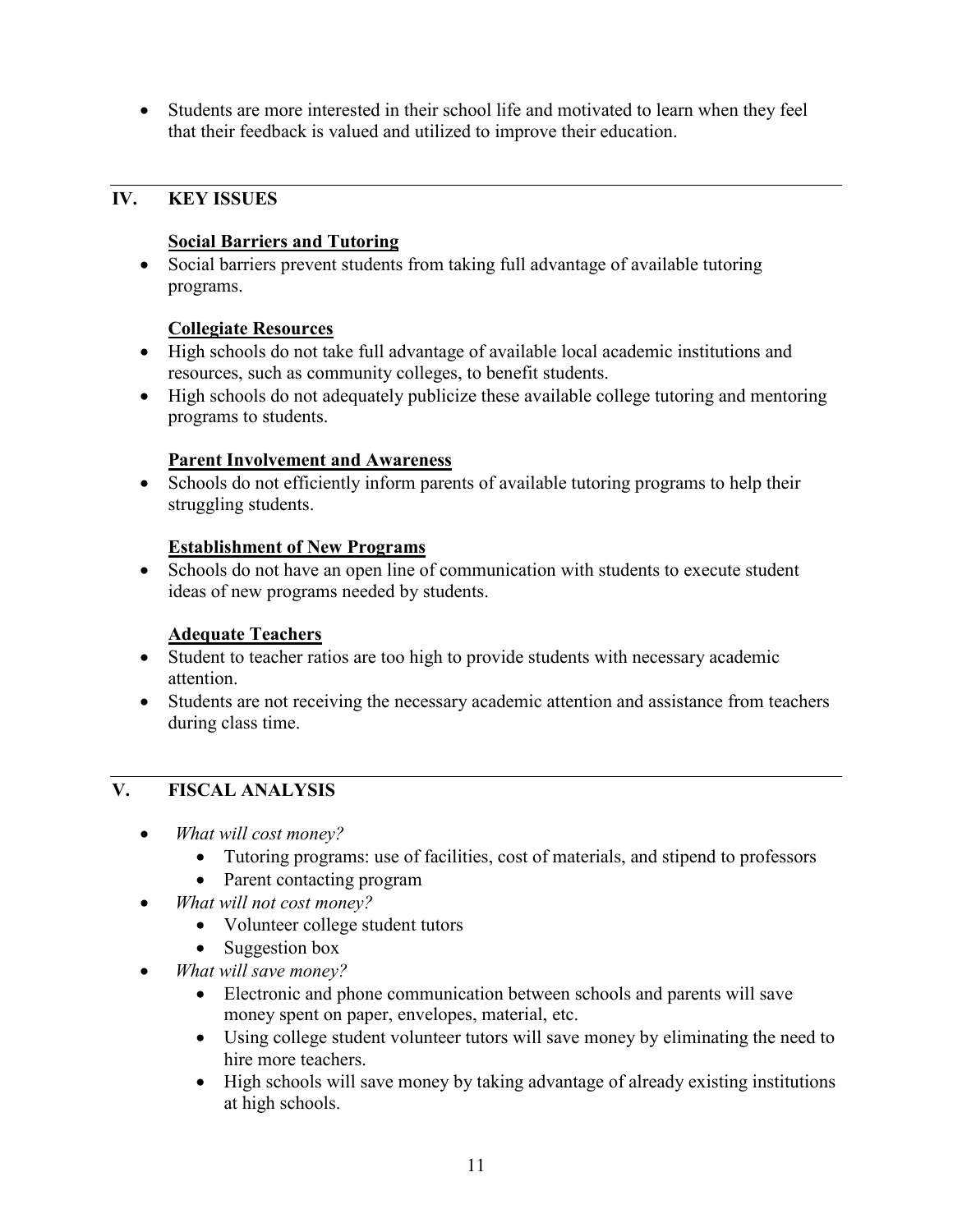

# **Student Involvement in Decision Making**

| Presenters:  | Lexi Later, Rolling Hills Prep School, San Pedro; Sean Duckworth, Pinole Valley High School,<br>Pinole; Lily Goodwill, Burlingame High School, Burlingame; Kyland Young, Excelsior High |
|--------------|-----------------------------------------------------------------------------------------------------------------------------------------------------------------------------------------|
|              | School, Victorville; Thomas Flaherty, Paloma High School, Menifee; Zach Hollinger, Centennial                                                                                           |
|              | High School, Compton, Emily Jorgens, Miramonte High School, Orinda; Hana Girardot,                                                                                                      |
|              | Woodside High School.                                                                                                                                                                   |
| Facilitator: | Kimberly Siegel, Walnut High School, Walnut                                                                                                                                             |

#### **I. PRIORITY**

The Student Advisory Board on Legislation in Education, a program of the California Association of Student Councils, establishes (a) informing students of policies that will affect their lives before they are enacted, (b) ensuring students understand how school money is being spent, (c) increasing student involvement in decision-making at the school and district level, (d) connecting students with policy makers at every level of government, and (e) creating united student bodies which can effectively represent the student voice across California as priorities.

#### **II. RECOMMENDED LEGISLATIVE ACTION**

The Student Advisory Board recommends that the legislature:

- 1) Establish standards for informing students of upcoming policy decisions that affect them, with advisors and principals informing students about pending decisions that they could weigh in on. (Students should also be able to receive email updates or check a website so they can stay informed.)
- 2) Mandate that schools and school districts provide simple and accessible budget breakdowns for students to analyze
- 3) Create a district wide gathering that connects students from other schools with time to discuss budget cuts and other educational issues.
- 4) Mandate that superintendent and/or board members come to the school at lunchtime once a month (or so) and is available for question and answers.

- Woodside High School Shared Decision making council for parents, students, teachers, administration
- Burlingame High School / San Mateo Unified / Sequoia Union- UASB meeting between all SB's in district
- Miramonte High School- superintendent sends weekly emails regarding budget and comes at lunch for Q&A session regarding budget. He also considers student input on budget.